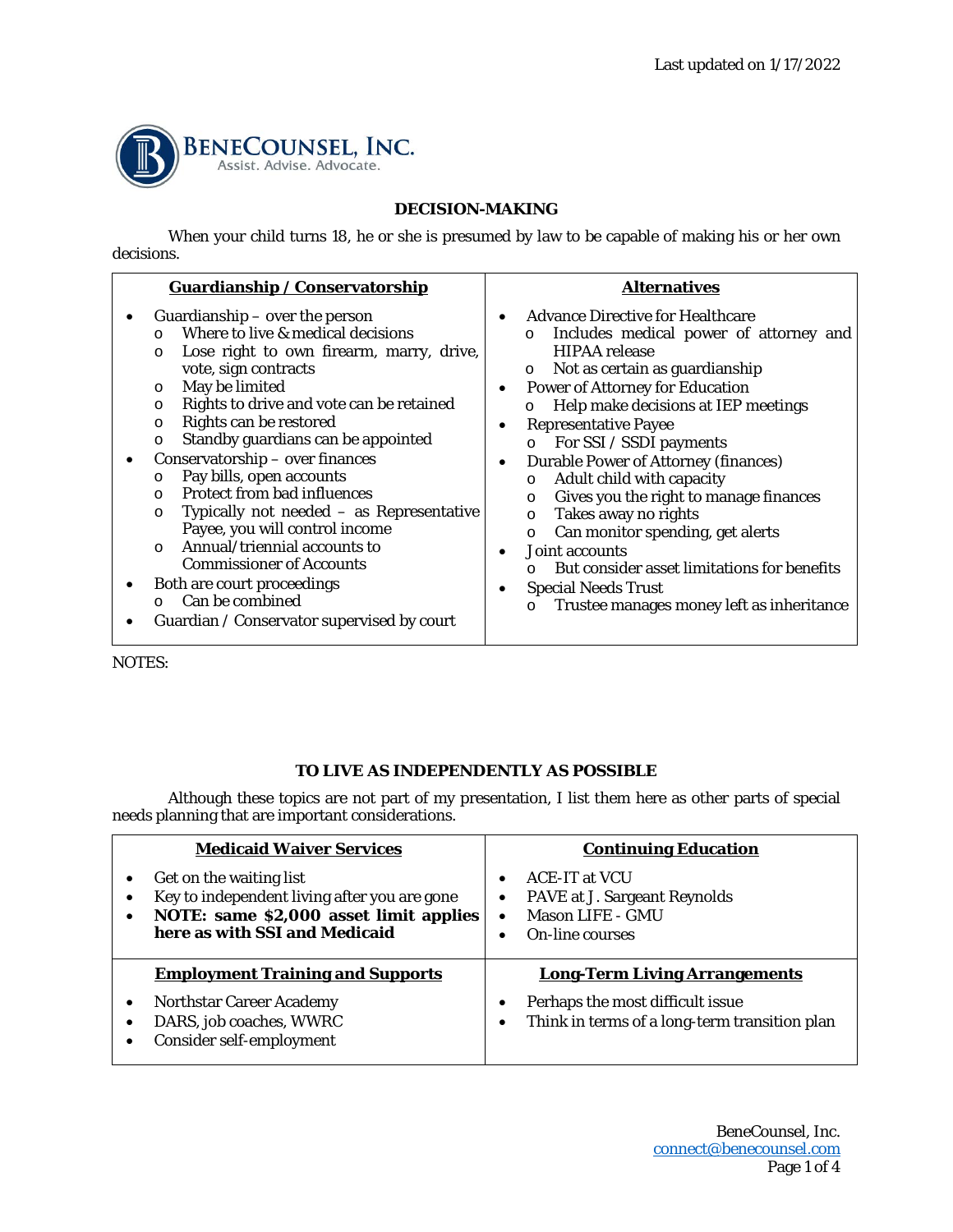| <b>Supplemental Security Income (SSI)</b>                                                                                                                                                                                                                                                                                                                                                                                                                                                                                                                          | <b>Part-Time Work</b>                                                                                                                                                                                                                                                                                                                                                                                                                                                                                               |
|--------------------------------------------------------------------------------------------------------------------------------------------------------------------------------------------------------------------------------------------------------------------------------------------------------------------------------------------------------------------------------------------------------------------------------------------------------------------------------------------------------------------------------------------------------------------|---------------------------------------------------------------------------------------------------------------------------------------------------------------------------------------------------------------------------------------------------------------------------------------------------------------------------------------------------------------------------------------------------------------------------------------------------------------------------------------------------------------------|
| Disabled, blind or age 65 and over<br>Low income $(<$ \$1,350 per mo. $-$ 2022)<br>Countable resources < \$2,000<br>Parental income and assets deemed to be child's<br>Deeming ends at age 18<br>$\circ$<br>Maximum monthly benefit of \$841 (2022)<br>Meant to pay for room and board<br>Charge rent to avoid SSI reduction<br>$\circ$<br>Unearned income reduces benefit \$ for \$<br>Unexpected inheritance can = ineligibility<br>$\circ$                                                                                                                      | Earned income reduces SSI benefit<br>BUT exclusions apply to reduce effect<br>- \$65 earned income exclusion<br>$\Omega$<br>Then only $\frac{1}{2}$ remainder applies<br>$\circ$<br>Result: always make more per month<br>See column 2 below<br>$\Omega$<br>Other work incentive may also apply<br><b>Impairment Related Work Expenses</b><br>$\circ$<br><b>Subsidies and Special Conditions</b><br>$\circ$<br><b>Plan to Achieve Self-Support</b><br>$\circ$<br><b>Student Earned Income Exclusion</b><br>$\Omega$ |
| <b>Social Security Disability Insurance (SSDI)</b><br>Same disability criteria as SSI<br>Have to be working and paying payroll taxes<br>Eligibility based on work history and credits<br>$\bullet$<br>Annual income of \$5,640 to max credits (4)<br>$\circ$<br>Typically eligible after 4-5 years of p/t work<br>$\circ$<br>Benefit based on <b>adult child's</b> work record<br>Considered unearned income for SSI purposes<br>\$ for \$ reduction in SSI benefit<br>$\Omega$<br>BUT no reduction in overall income<br>$\Omega$<br>See column 3 below<br>$\circ$ | <b>Childhood Disability Benefits (CDB)</b><br>Disabled before the age of 22<br>Unmarried<br>Parent becomes disabled, retires or dies<br>Benefit based on <i>parent's</i> work record<br>Considered unearned income for SSI purposes<br>$\bullet$<br>Typically displaces SSI benefit<br>$\circ$<br><b>BUT</b> total income increases<br>$\Omega$<br>See column 4 below<br>$\Omega$                                                                                                                                   |

#### **INCOME SOURCES**

NOTES:

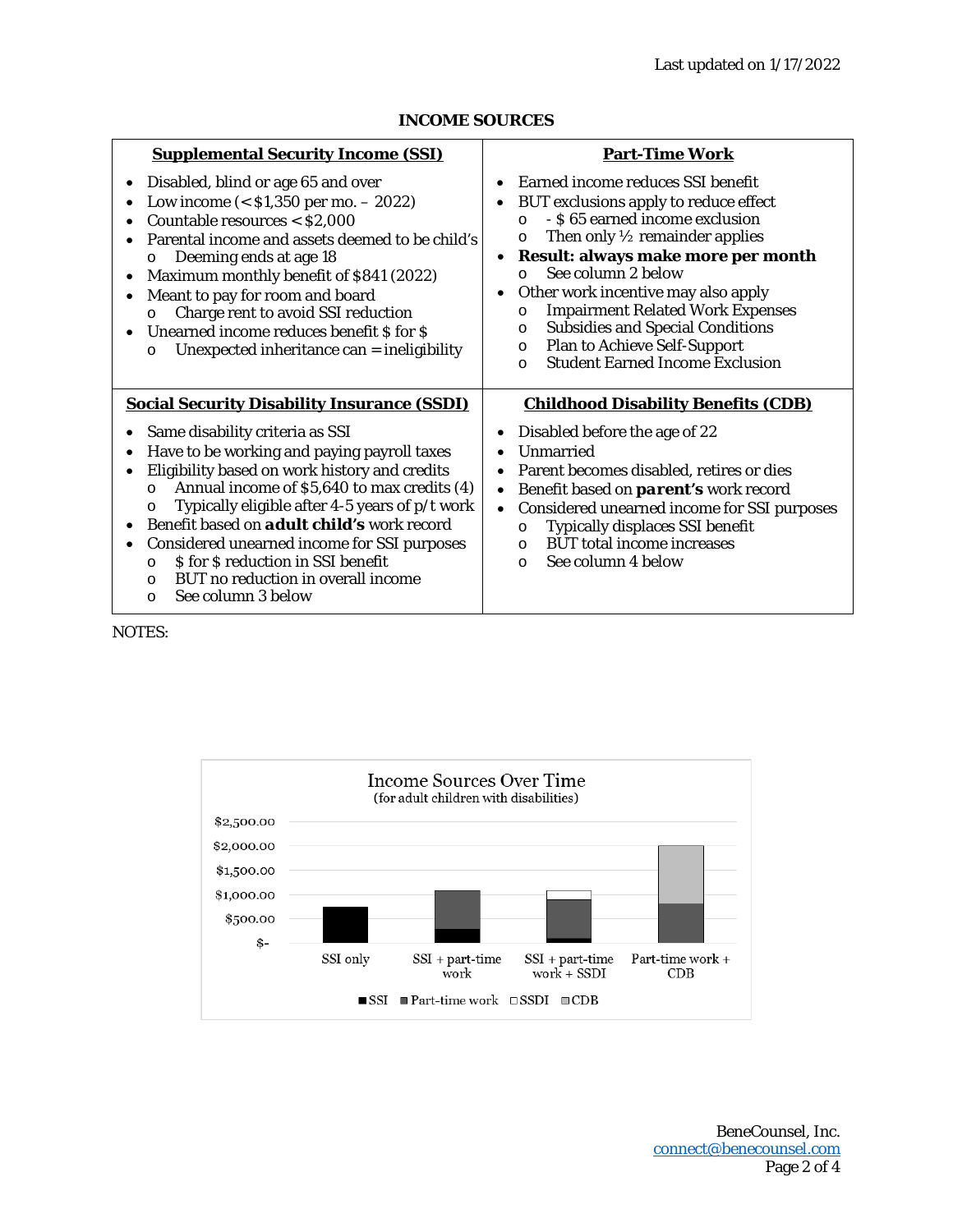| <b>Parents' Employer Provided Healthcare</b>                                                                                                                                                                                                                                                                                    | <b>Medicaid</b>                                                                                                                                                                                                                                                                                                                                                                             |
|---------------------------------------------------------------------------------------------------------------------------------------------------------------------------------------------------------------------------------------------------------------------------------------------------------------------------------|---------------------------------------------------------------------------------------------------------------------------------------------------------------------------------------------------------------------------------------------------------------------------------------------------------------------------------------------------------------------------------------------|
| Until age 26 by law<br>After age 26 for adult children with disabilities<br>Depends on policy<br>O<br>Always primary payor                                                                                                                                                                                                      | Disabled, blind or over age 65<br>٠<br>Low income<br>Countable assets $<$ \$2,000<br>5 year look back period for transfers<br>$\circ$<br>Transfers for $<$ full value may = period of<br>$\circ$<br>ineligibility up to 36 months<br>Considered disabled if receiving SSI or SSDI<br>Always payor of last resort                                                                            |
| <b>Medicare</b><br>Automatically eligible after 2 years of SSDI<br>Automatically eligible with CDB<br>Four parts: A, B, C, and D<br>Secondary payor to private insurance<br>٠<br><b>Primary payor to Medicaid</b><br>$\bullet$<br>NOTE: Medicare does NOT pay for long-term<br>$\bullet$<br>nursing care, <b>Medicaid</b> does. | <b>TRICARE (military families)</b><br>Incapacitated child over 21<br>Disabled before 21 (23 if full-time student)<br>$\circ$<br>Depends on you for $> 50\%$ of support<br>Adult-child can have Medicare, Medicaid and<br>TRICARE at the same time<br>Medicare typically pays first<br>TRICARE can pay co-pays, deductibles<br>O<br>TRICARE pays if services are from a military<br>hospital |

# **HEALTHCARE SOURCES**

NOTES: